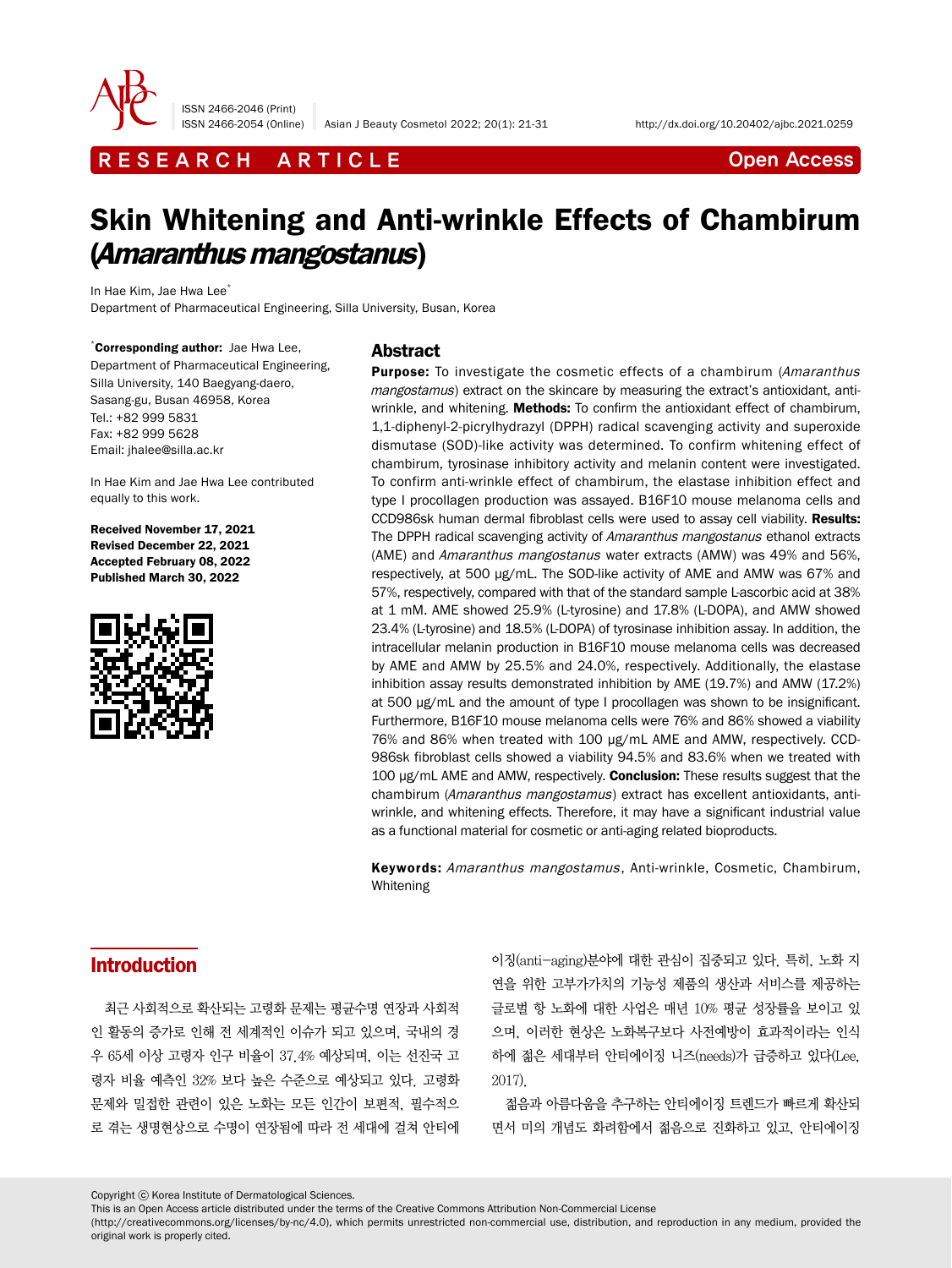트렌드 중 피부 노화에 대한 관심은 근본적으로 예방 및 치료하는 바 이오 기술 기반 등 다양한 학문 분야를 통한 장기간의 연구가 진행되 고 있으며, 자외선, 미세먼지 등 외부 물질에 대한 피부 손상을 개선 하고자 하는 연구가 지속되고 있다. 이러한 피부 노화 연구의 종합적 메커니즘 조절의 관점이 전환되어 각질 제거 및 콜라겐 합성 등 일차 원적 증상 완화에서 세포 수명, 대사 활동 등으로 새롭게 변화되고 있다 $(Lee et al., 2019).$ 

노화관련 화장품 소재도 COVID19 환경과 유해 성분에 대한 경 각심이 높아지면서 자연과 천연 유래의 화장품 소재가 소비자의 관 심을 끌고 있고, 이로 인해 피부의 유효성을 지닌 천연 화장품 소 재, 친환경 화장품 소재들의 수요 또한 매년 증가하고 있는 추세이다 (Choi, 2012). 또한, 화장품을 포함한 K-beauty 산업의 호황 속에 새로운 기술 개발을 통한 화학 소재의 화장품 출시는 활성화되고 있 지만, 기존 출시된 화학물질 소재의 화장품에 대한 부작용 등 많은 문제점들이 나타내고 있으며 화학물질을 대신할 천연물의 화장품 소 재 및 제품 개발에 대한 수요가 절실하며 다양한 종류의 천연물이 화 장품 소재로 적용 되기 위해서는 지속적으로 천연 소재 후보에 대한 연구가 필요한 상황이다.

참비름은 비름과(Amaranthaceae)에 속하는 한해살이풀로 인도 가 원산지이며, 우리 나라, 중국, 일본, 타이완, 말레이시아 등 주 로 열대와 아열대에 분포한다. 우리나라에서는 들과 밭에 자생하 는 잡초로 3속 7종이 자생하며, 그 종류는 참비름(Amaranthus mangostanus L., A. mangostanus L.), 눈비름(Amaranthus deflexus L., A. deftexus L.), 털비름(Amaranthus retroflexus L., A. retroflexus L.), 청비름(Amaranthus viridis L., A., viridis  $L$ .), 가시비름 $(A.$   $spinosus$   $L$ .) 등과 구별되며, 주로 나물로 섭취되 는 것은 참비름 어린잎은 나물로 사용된다(Oh & Lee, 2005). 비름 과 식물에는 phytic acid, phytin-P, oxalate 및 tannin 등 기능성 물질이 풍부하며 Ca, Mg, Zn 및 K 등의 무기물과 glutamic acid, alanine, aspartic acid 및 leucine 등과 같은 아미노산이 풍부하여 영양학적으로 볼 때 꽤 우수한 식품에 해당된다(Fasuyi, 2007). 비 름의 잎으로부터 분리된 nerolidol은 항산화 활성과 지질과산화 억제 효과(Pacifico et al., 2008), 동물체의 간 및 신장 조직에서 lactate, malate, glucose-6-phosphate dehydrogenase 및 glucose-6 phosphatase 등의 효소 활성을 증가시킨다는 연구보고도 있다 (Holmberg, 1978). 특히, 항당뇨(Ashok et al., 2011; Kim et al., 2006), 고지혈증(Sangameswaran & Jayaker, 2008) 및 고콜레스테 롤혈증에 대한 효과 등에 대한 보고가 많으며(Grajeta, 1999; Plate et al., 2002), 국내 연구로는 항균 활성(Oh & Lee, 2005)과 항바이 러스 효과(Cho et al., 1995) 등에 대한 연구가 보고되어 있지만 화 장품 소재로서의 연구는 미흡한 실정이다.

따라서 본 연구에서는 식용인 나물로만 사용되던 참비름(A. mangostanus L.)을 대상으로 화장품 소재로의 가능성을 확인하고 자 항산화 활성, 미백 활성 및 주름 개선 효능을 조사하였고, 항산화

활성으로는 DPPH radical scavanging activity과 SOD-like activity 를 조사하였다. 미백활성으로는 mushroom tyrosinase activity와 mouse melanoma cells을 대상으로 melanin 함량을 조사하였고, porcine pancreatic elastase activity와 human dermal fibroblast cells에서 collagen 함량을 조사하여 주름개선 효능을 검증하여 보고 하고자 한다.

# Methods

#### 1. 실험 재료 및 시약

본 연구에 사용한 참비름(A. mangostanus L.)은 경남 김해에 서 구입하여 사용하였고, 참비름 잎 600 g에 증류수 6 L (w/v%)를 첨가하여 분쇄한 후, 고압멸균기를 이용하여 4 h 고압 추출 후 원 심분리(5,000 g×30 min)를 진행하였다. 그 후 상등액은 감압 농 축기(EYELA N-1000; Tokyo, Japan)를 사용하여 농축한 후에 동결 건조하여 실험에 사용하였으며, 이 후 시료를 Amaranthus mangostanus water extracts (AMW)로 명명하였다. 다음으로 시 료 참비름 600 g에 6 L (w/v%)의 에탄올을 첨가하여 원심 분리와 농 축 과정을 반복하여 진행하였고, 농축된 시료는 동결 건조한 후, 각 실험의 단계별로 사용하였으며, 참비름 에탄올 추출물로 명명하여 Amaranthus mangostanus ethanol extracts (AME)로 명명하였다.

### 2. Anti-oxidant activity

#### 가. DPPH radical scavenging activity

참비름 추출물의 항산화 활성을 측정하기 위하여 DPPH method 를 사용하여 radical 소거 능력을 나타내었다(Sharma & Bhat, 2009; Jia et al., 2015). 그 방법은 96 well plate에 시료를 에탄올 로 각 농도별로 조제한 용액에 1.5×10-4 M의 DPPH를 150 μL 가 하여 10 s 진탕한 후, 37℃ 30 min 배양한 다음 microplate reader (Thermo scientific, Finland)를 이용하여 517 nm에서 흡광도를 측 정하였다. Positive control로 L-ascorbic acid (Sigma-Aldrich, USA)를 사용하였다. 항산화 효과는 시료를 첨가하지 않은 대조군 의 흡광도 차이를 비교하여 그래프로 나타내었다. 각 시료에 대한 DPPH radical 소거 작용을 3회 반복하여 측정하였다.

Radical scavenging activity (%)=[(Sample-Blank)/Control] Absorbance×100

#### 나. SOD-like activity

SOD는 수소의 존재 하에 2분자의 superoxide를 과산화수소수 와 정상상태의 산소로 전환시켜주는 역할을 하며, 유기 호흡을 하는 생물체에 광범위하게 존재하는 효소로 알려져 있다. AME와 AMW 의 SOD 유사 활성 측정은 Marklund & Marklund (1974)를 응용 한 SOD assay kit (Dojindo Molecular Technologies, Inc., USA)를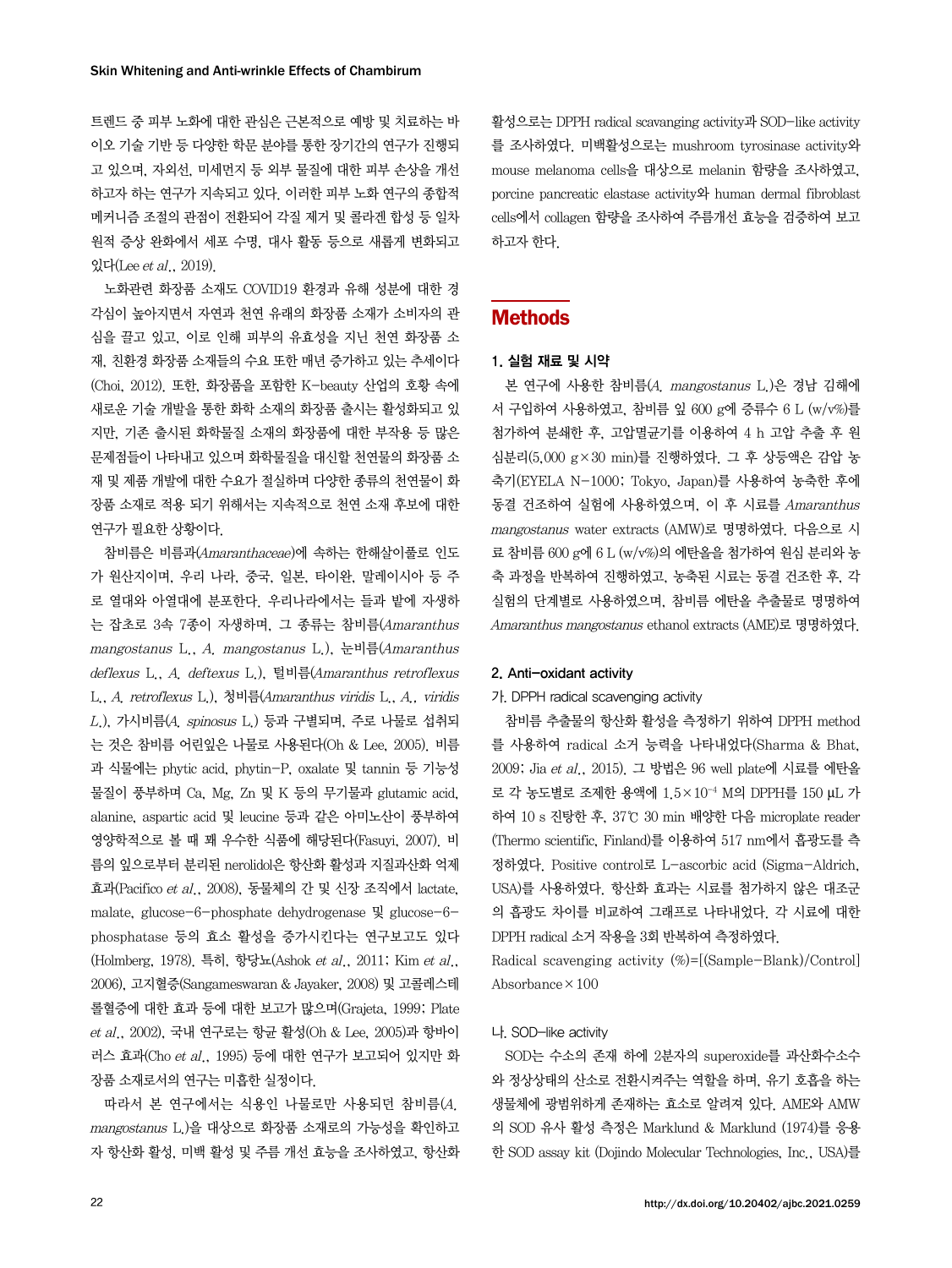이용하여 superoxide anion radical (O2¯)의 소거 활성을 측정하였 다. 그 방법을 보면 각 실험의 단계별로 희석한 시료 20 μL와 WST working solution 200 μL를 첨가한 후, enzyme working solution 20 μL 첨가하여 37℃, 반응시간 20 min을 반응하여, microplate reader (Thermo scientific) 450 nm에서 흡광도를 측정하여 kit의 계산법에 따라 SOD 활성을 측정하였다.

SOD-like activity  $(\%) = [(Sample-Blank)/Control]$ Absorbance  $\times 100$ 

### 3. Whitening effects

### 가. Tyrosinase inhibitory activity

참비름 추출물의 미백 활성을 조사하기 위하여 mushroom tyrosinase 효소 저해 활성을 측정하였으며, 그 방법은 DOPA oxidase의 방법을 변형하여 측정하였다(Hearing & Ekel, 1976). 먼 저 0.1 M phosphate buffer (pH 6.8) 200 μL에 기질로 1.5×10-4 M L-DOPA, L-tyrosine solution 20 μL에 시료 용액 20 μL의 혼합 액에 mushroom tyrosinase (2500 U/mL) 20 μL를 첨가하여 37℃ 에서 10 min 반응시킨 다음 475 nm에서 흡광도를 측정하였다. Tyrosinase 저해 활성은 시료 용액의 첨가군과 무첨가군의 흡광도 감소율로 나타내었다. Positive control로 arbutin (Sigma-Aldrich) 를 사용하였다.

Tyrosinase inhibitory activity  $(\%) = [1 - (Sample-Blank)]$ Control] Absorbance×100

#### 나. Melanin 생합성

참비름 추출물의 세포내의 melanin 생합성 효과를 측정하기 위하 여 B16F10 mouse melanoma cells을 대상으로 실험을 진행하였다 (Hosoi et al., 1985). B16F10 mouse melanoma cells<sup>o</sup>l confluent 하게 자라게 되면 6 well plate에  $5\times10^5$  cells/well 농도로 분주하 여 24 h 안정화 시킨 후, 시료와 α-melanin stimulation hormone (α-MSH; Sigma-Aldrich, USA)로 melanin 생성을 유도하여, 72 h 동안 세포를 배양하였다. 세포를 수집하여 원심분리(1.000 g ×10 min, 4℃) 하여 침전한 후, homogenization buffer 1 mL 에 (50 mM sodium phosphate pH 6.5, 1% Triton X-100, 2 mM phenyl methyl sulfonyl fluoride)로 용해시켰다. 여기서 얻은 pellet 에 1 N NaOH에 10% dimethyl sulfoxide (DMSO, Merk & Co. Inc., Germany) 200 μL를 첨가하고 vortex 후 405 nm에서 흡광 도를 측정하였다. Melanin 생성 억제는 positive control로 arbutin (Sigma-Aldrich)을 사용하였고, negative control로는 시료를 처리 하지 않고 α-MSH만 처리한 것을 사용하여 비교, 분석하였다.

# 4. Anti-wrinkle effects

가. Elastase inhibitory activity

피부의 주름개선 효과를 측정하기 위하여 porcine pancreatic

elastase (Sigma-Aldrich) 저해 활성을 측정하였다(Bieth et al., 1974). Elastase 저해 활성은 50 mM Tris-HCl buffer (pH 8.6) 에 녹인 N-succinyl-(Ala)3-p-nitroanilide (Sigma-Aldrich) 8.8 mM 농도의 기질 20 μL를 가한 후, 50 mM Tris-HCl buffer (pH 8.6)에 녹인 porcine pancreatic elastase (2,000 U/mL) 20 μL, 25℃, 15 min 반응 후, 410 nm에서 흡광도를 비교하였다. Positive control로는 ursolic acid (Sigma-Aldrich, USA) 사용하였다. Elastase inhibitory activity  $(\%) = [1 - (Sample-Blank)]$ 

Control] Absorbance×100

### 나. Collagen 생합성

Collagen 생합성 효능은 type 1 pro-collagen 생합성 kit를 사 용하였으며 인간 섬유아세포인 human dermal fibroblast cells인 CCD989sk cells을 대상으로 진행하였다(Park et al., 2014). 세포 를 5×105 cells/well 농도로 96 well plate에 접종한 후, CO2 배양기 에서 24 h 배양하였다. 각 well에 시료를 처리한 후, 72 h 동안 배양 한 배양액을 수집하여 측정에 사용하였고, 세포 배양액 내 콜라겐 생 합성 정도는 type 1 pro-collagen C peptide (PIP) EIA kit (Takara Bio, Japan)을 사용하여 Kit에 포함된 표준용액으로 표준검량선을 작성하여 collagen 발현량을 산정하였다(Fan et al., 2019). Positive control로는 ursolic acid (Sigma-Aldrich)를 사용하였고, negative control로는 시료를 첨가하지 않은 무첨가군으로 비교하였다.

### 5. 세포독성시험

미백 실험을 진행한 B16F10 mouse melanoma cells에 대한 세 포 독성과 주름개선 활성으로 측정한 인간 섬유아세포인 CCD986sk human dermal fibroblast cells을 대상으로 세포 생존율을 조사 하여 세포에 대한 독성 평가를 진행하였다(Kwak et al., 2004; Kim, 2018). Cell line은 한국세포주은행에서 분양 받아 100 U/mL Penicillin-Streptomycin과 10% fetal bovine serum (Gibco, co., USA)이 함유된 Dulbecco's Modified Eagle Media (DMEM; Gibco) 에 1×105 cells/well 농도로 분주하여 24 h 배양하여 부착 및 안정 화를 시켜 각 농도별로 희석한 참비름 추출물을 처리하여 24 h 배양 후, CCK-8 assay kit (Enzo, Life Science, USA)를 이용하여 450 nm에서 흡광도를 측정하였다. 시료 대신 PBS를 사용한 흡광도를 기 준으로 세포의 생존율을 나타내었다.

#### 6. 통계처리

각 실험값의 측정값은 3회 반복 실험에 의한 평균값, means ±SD로 나타내었고 대조군과 실험측정치의 통계학적 유의성 검 정은 Student's t-test를 사용하여 표준편차(p-value<0.05,  $p$ -value $(0.01)$  수준에서 검정하였다.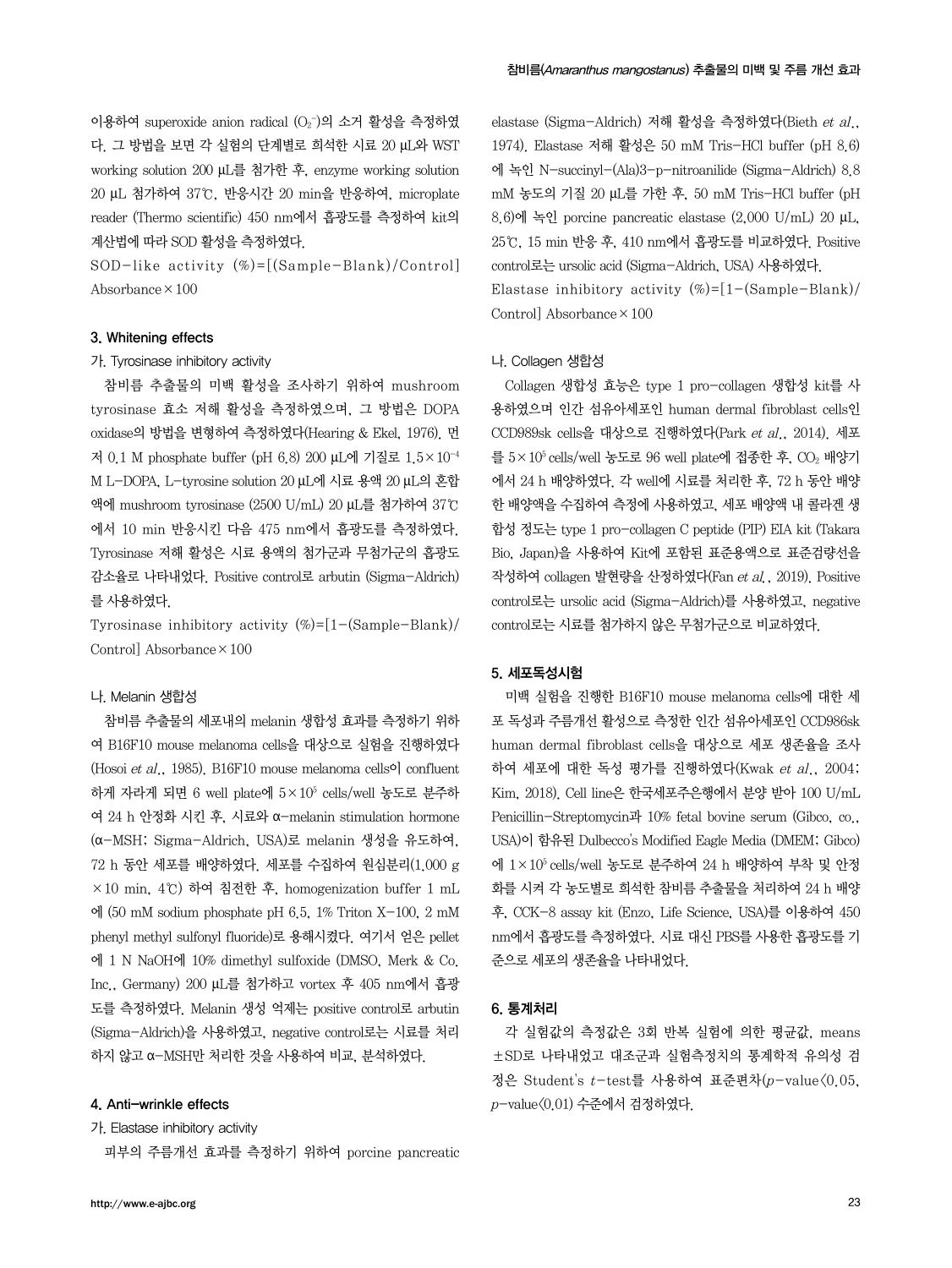# Results and Discussion

### 1. 항산화 활성

참비름 추출물의 항산화 활성은 DPPH 방법과 SOD-like activity 로 측정하였다. 먼저 DPPH radical 소거 활성을 보면 열수 추출물 인 AMW가 에탄올 추출물인 AME보다 조금 더 높은 활성을 나타내 었다(Figure 1). Positive control인 L-ascorbic acid는 1 mM의 농 도에서 76%의 활성을 나타내었고, 시료의 농도가 62.5, 125, 250, 500 μg/mL일 때 열수 추출물인 AMW의 활성은 각각 30.6%, 40%, 44%, 56%으로 농도의존적으로 활성을 나타내었다. 에탄올 추출물



#### Figure 1. DPPH radical scavenging activity of chambirum.

L-ascorbic acid (1 mM) was used as a positive control. Each value is expressed as a means±SD of triplicate determinations. \* indicate statistically significant when compared to control ( $p$ <0.05, <sup>p</sup><0.05, \*\*p<0.01). AME, Amaranthus mangostanus ethanol extracts; AMW, Amaranthus mangostanus water extracts; DPPH, 2,2-diphenyl-1picrylhydrazyl; S.D., standard deviation.



인 AME의 활성은 농도별로 각각 6.8%, 14.6%, 15.8% 및 49%의 radical 소거 활성을 보여주었다. 항산화 활성은 다양한 생리활성의 기초분석법으로 미백, 안티에이징, 항균, 항염증 등과 연관되어 있 다. 특히 DPPH 방법은 항산화 활성의 직접적인 분석법으로 결과가 비교적 쉽게 도출할 수 있는 장점을 가지고 있어서 약용이나 기능성 식물 추출물 시료의 항산화 활성 측정에 가장 일반적으로 활용되고 있다(Malherbe et al., 2014).

SOD는 생체 내에서 O2 -(superoxide)를 제거하는 효소이며, 생 체 내에 생성된 활성산소를 H2O2로 전환시키는 반응을 촉매 하는



#### Figure 2. SOD-like activity of chambirum.

L-ascorbic acid (1 mM) was used as a positive control. Each value is expressed as a means±S.D. of triplicate determinations. \* indicate statistically significant when compared to control  $(*p<0.05)$ . AME, Amaranthus mangostanus ethanol extracts; AMW, Amaranthus mangostanus water extracts; SOD, superoxide dismutase; S.D., standard deviation.



#### Figure 3. Inhibitory effect of chambirum against mushroom tyrosinase activity.

Arbutin (100 μg/mL) was used as a positive control. The activity of mushroom tyrosinase which is involved hydroxylation reaction from L-tyrosine to DOPA was measured by the change in absorption at 490 nm after incubation with various concentration of chambirum (A). The activity of mushroom tyrosinase which is involved oxylation reaction from DOPA to DOPA quinone was measured by the change in absorption at 490 nm after incubation with various concentration of chambirum (B). Each value is expressed as a means±SD of triplicate determinations. \*indicate statistically significant when compared to control (\*p<0.05, \*\*p<0.01). AME, Amaranthus mangostanus ethanol extracts; AMW, Amaranthus mangostanus water extracts; DOPA, L-3,4-dihydroxyphenylalanine; S.D., standard deviation.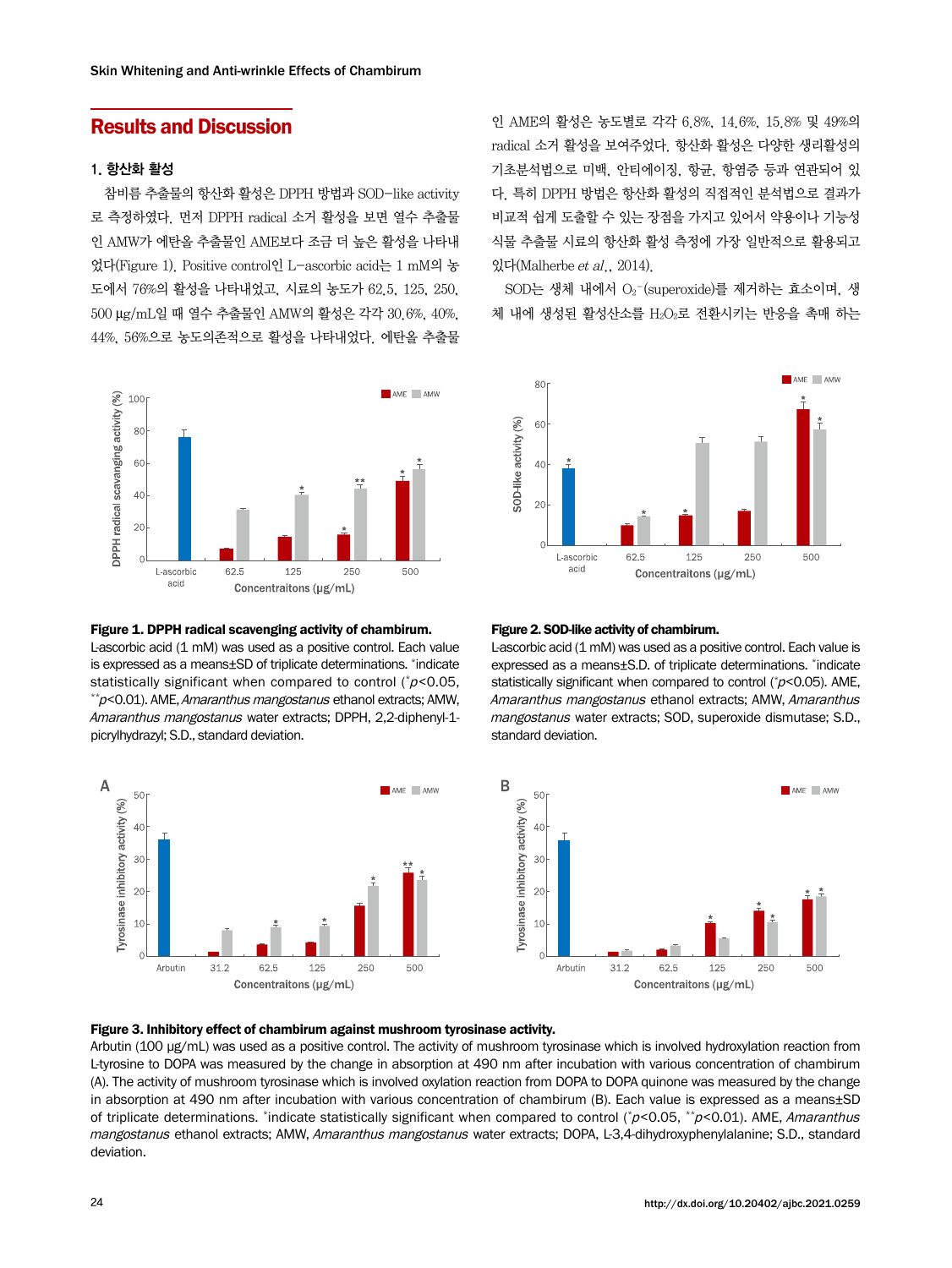pyrogallol의 생성양을 측정하여 SOD-like activity로 나타내었다 (Lam et al., 1994). AMW와 AME의 SOD-like activity는 열수추 출물인 AMW가 약 2배 정도 높게 나타났지만, 125, 250, 500 μg/ mL의 농도에서 50.7%, 51%, 57%의 활성을 보여주었다. AME의 경우는 62.5 μg/mL (10.3%), 125 μg/mL (14.8%), 250 μg/mL (17.3%), 500 μg/mL (67%)으로 측정되었다(Figure 2). AME 500 μg/mL의 농도에서는 AMW보다 조금 더 높은 활성을 나타내는 것 으로 판명되었고, DPPH와 더불어 SOD-like activity도 비교적 높 은 활성을 지니므로 참비름 추출물의 항산화 효능을 입증하는 결과 임을 확인할 수 있었고, 항산화 효능과 연계된 기전 연구를 추가적 으로 할 계기가 되었다.

#### 2. 미백 활성

참비름 추출물의 미백 활성을 측정하기 위하여 in vitro mushroom tyrosinase 저해 활성과 B16F10 mouse melanoma cells에 대한 melanin 합성양을 측정하였다. 미백 활성의 효능을 입 증할 수 있는 tyrosinase는 melanin 합성효소로서 melanosome 내 에서 tyrosine을 산화시켜 DOPA를 만드는 tyrosine hydroxylase이 며, DOPA를 산화시켜 DOPA quinone을 만드는 DOPA oxidase로 작용하여 melanin 중합체를 합성하는 효소로 알려져 있다(Hearing & Jiménez, 1987). AME와 AMW의 tyrosinase의 저해 활성을 2 가지 기질인 L-tyrosine과 L-DOPA로 활성을 비교하였다. 먼저 L-tyrosine은 미백 원료인 arbutin 100 μg/mL의 농도로 38.6% 의 저해 활성을 보여주었고 전반적으로 AMW가 AME 보다 조금 더 높은 저해 활성을 보여주었고, 시료 500 μg/mL의 농도에서 AME (25.9%), AMW (23.4%)로 높은 활성을 확인할 수 있었다(Figure 3A). L-DOPA의 기질의 결과는 시료의 농도 500 μg/mL에서 AME (17.8%), AMW (18.5%)의 활성을 나타내었고, 농도의존적으 로 tyrosinase 저해 활성을 나타내었다(Figure 3B). 이러한 결과들 과 관련하여 기존에 알려진 보고들에 의하면 여러 가지 식물체 내에 존재하는 페놀 화합물들은 tyrosinase의 기질인 L-tyrosine과 구 조적으로 유사하여 기질 유사체의 역할을 함으로써 tyrosinase 활 성을 저해하는 것으로 보고되어 있다(Sugumaran, 2002; Han et  $al$ .,  $2008$ ). 참비름 추출물의 항산화 활성과 미백 활성의 관련성은 페놀성 화합물과 tyrosinase 저해 활성 사이의 높은 상관관계가 있 음을 알 수 있었다 (Kim et al., 2021).

참비름 추출물을 농도별로 72 h 처리하여 B16F10 mouse melanoma cells에 대한 melanin 합성에 미치는 영향을 조사하였 다(Videira et al., 2013). 실험은 생체 내 melanin 형성 자극 호르 몬인 α-MSH로 melanin 형성을 유도한 후, 효과를 표준 시료인 arbutin과 비교하였으며, 그 결과는 시료의 농도 500 μg/mL의 농 도에서 AME (25.5%), AMW (24.0%)의 melanin 양을 감소시키 고, arbutin의 경우 29%의 melanin 감소율을 나타내었다. AME 의 melanin 양을 보면 시료의 농도 62.5, 125, 250, 500 μg/mL



#### Figure 4. Inhibitory effect of chambirum on α-MSH stimulated melanogenesis of mouse B16F10 melanoma cells.

Arbutin (500 μg/mL) was used as a positive control. Melanin content in chambirum treated B16F10 cells at day 3. Cells were cultured at 37℃ for 72 h in DMEM supplemented with α-MSH (200 nM) with the extract in a concentration dependent manner. Each value is expressed as a means±SD of triplicate determinations. \*indicate statistically significant when compared to control (*\*p*<0.05, \*\**p*<0.01). AME, *Amaranthus mangostanus* ethanol extracts; AMW, Amaranthus mangostanus water extracts; N-CON, negative control; P-CON, positive control; α-MSH, α-melanocytestimulating hormone; DMEM, Dulbecco's modified essential medium; S.D., standard deviation.

의 농도에서 17%, 19.8%, 22.6% 및 25.5%로 감소하는 경향을 나 타내었고, AMW의 경우 10%, 19.8%, 21.8%와 24.0%의 형태로 감 소하였다. AME, AMW 두 추출물 모두 시료의 농도가 증가할수록 melanin 함량이 감소함을 확인할 수 있었고, tyrosinase 저해 활성 과 유사한 경향으로 감소함을 알 수 있었다(Figure 4). 참비름 추출 물인 AME와 AMW의 미백 활성을 확인할 수 있었고, 항산화 활성 과 더불어 천연 화장품 소재로서의 높은 가능성을 확인할 수 있는 계기가 되었다.

#### 3. 주름 개선 효과

피부 진피층을 구성하는 주요성분으로 fibronectin, hyaluronic acid, elastin, collagen 등이 있다. Elastin은 피부 건조 중량의 약 0.6%를 차지하는 경단백질로 진피의 세포와 조직 사이에 존재하는 extracellular matrix (ECM) 결합조직으로 피부의 탄력과 유연성 및 피부의 구조를 유지하는 주요 단백질이다. Elastin 구성 아미노 산은 소수성 아미노산인 proline과 glycine이 많이 함유되어 있으며 기본단위는 tropoelastin이며 이 결합을 통해 elastin이 생성된다. 피부의 elastin은 진피층에 존재하며 다른 ECM 단백질들과 가교 결 합을 형성하고 있기 때문에 elastin의 분해는 주름의 생성과 아주 밀 접한 관계가 있다(Sephel & Davidson, 1986). Elastase는 elastin 을 포함하여 collagen과 다른 ECM 단백질을 비특이적으로 분해하 는 효소이며 주름을 생성하는 직접적인 원인 중 하나이다(Lee et al., 2010; Tsuji et al., 2001). 탄력과 주름에 관여하는 collagen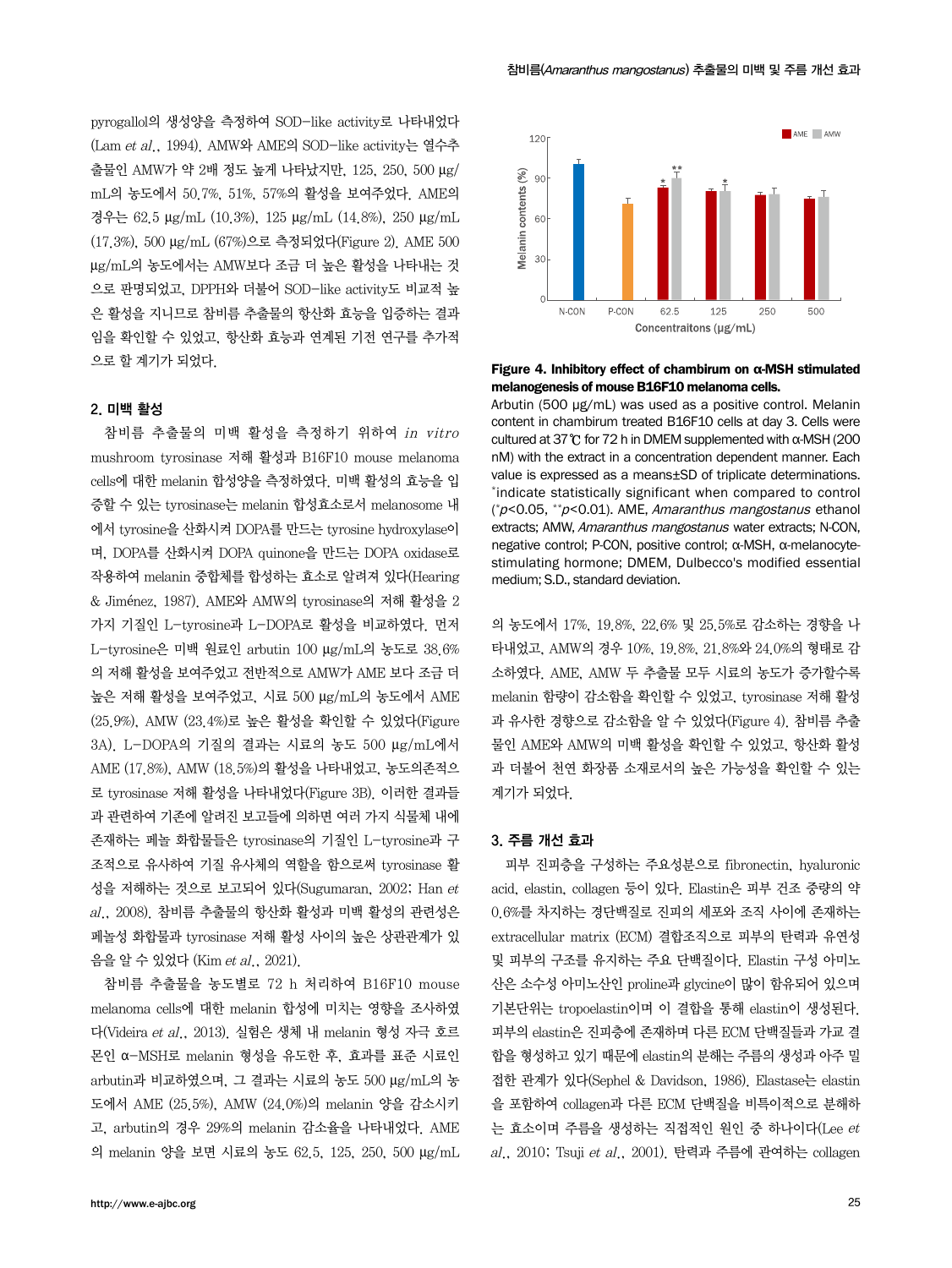

### Figure 5. Inhibitory effect of chambirum against porcine pancreatic elastase activity.

Ursolic acid (100 μg/mL) was used as a positive control. Each value is expressed as a means±SD of triplicate determinations. \* indicate statistically significant when compared to control (\*p<0.05). AME, Amaranthus mangostanus ethanol extracts; AMW, Amaranthus mangostanus water extracts; S.D., standard deviation.

은 피부의 형태와 강도를 유지하는 단백질이며, collagen 분해가 일 어나면 피부의 탄력과 주름에 영향을 미치는 것으로 알려져 있다. Collagen 구조는 3중 나선 구조로 되어 있고, collagen은 크기와 기 능, 조직 분포와 구조, 초분자 기질 등에 따라 분류되어 있다. 그 중 사람의 피부에는 I, III, IV, V, VI 및 VII 형 collagen이 분포 하 고 있으며 진피층에 위치한 제 I형 collagen이 80-85%로 가장 많 고, 제 III형 collagen이 10-15%, 그리고 나머지 제 IV, V, VI, VII 형 콜라겐이 5% 정도를 차지하고 있다. 나이가 들면서 진피에 존재 하는 collagen이 파괴되고, 이와 함께 elastin의 수와 직경이 감소 하며 잘게 끊어진 것처럼 길이가 짧아진다. 이로 인해 피부의 탄력 이 감소하여 피부가 늘어지고 주름이 생기게 된다(Yang & Nandi, 2015).

본 연구에서는 참비름 추출물의 주름개선 효능을 측정하기 위하 여 porcine pancreatic elastase 저해 활성과 CCD986sk human dermal fibroblast를 대상으로 collagen양을 조사하였다. Elastase 저해 활성의 positive control로는 elastase 저해제로 알려진 대표적 인 ursolic acid를 사용하여 분석하였다. 시료의 농도는 31.2, 62.5, 125, 250 및 500 μg/mL의 농도이며 AME의 결과는 5.2%, 9.3%, 9.9%, 10.8%, 19.7%로 나타났으며, AMW의 경우, 8.6%, 11.1%, 11.3%, 13.4% 및 17.2% 저해 활성을 나타내었고, ursolic acid 100 μg/mL이 농도에서 57%의 저해 활성을 나타내었고, 시료의 저해 활성은 농도의존적으로 나타내었고, AME와 AMW 두 시료의 활성 차이는 크게 나타나지 않는 것으로 조사되었다(Figure 5). Collagen 은 pro-collagen이라는 전구 물질로 합성되는데 pro-collagen은 N-말단과 C-말단의 pro-peptide들이 collagen 중합 반응에 의해 collagen으로 분리되는데 이때 pro-peptide의 양을 측정함으로써



Figure 6. Type 1 pro-collagen synthesis of CCD986sk human dermal fibroblast treated with chambirum.

The type 1 pro-collagen contents on culture media were determined by the ELISA method. Each value is expressed as a means±S.D. of triplicate determinations. \* indicate statistically significant when compared to control (\*p<0.05). AME, Amaranthus mangostanus ethanol extracts: AMW, Amaranthus mangostanus water extracts: S.D., standard deviation.

 $\lambda$ 세포내 collagen 생합성을 예측하는 지표로 사용할 수 있다(Kim et al., 2016). AME와 AMW의 type 1 pro-collagen C-peptide EIA kit를 이용하여 측정한 결과를 보면 양성 대조군으로 ursolic acid 100 μg/mL 농도와 음성 대조군으로 아무것도 처리하지 않은 null 상태의 collagen 합성양을 비교하였다. 양성 대조군의 경우 270 ng/mL으로 collagen 합성양이 확인되었고 같은 농도인 시료 AME 의 경우는 188 ng/mL, AMW는 179 ng/mL으로 확인되었다. 참비 름 추출물은 음성 대조군에 비하여 collagen 생합성량이 크게 영향 을 미치지 못하는 것으로 나타났다(Figure 6).

#### 4. Cell viability test

참비름 추출물의 세포독성효과를 조사하기 위하여 미백 실험에 사용한 B16F10 mouse melanoma cells과 주름개선효과에 사용 한 CCD986sk human dermal fibroblast cells을 대상으로 CCK-8 assay를 실행하였다. 먼저 melanoma cell에 대한 활성은 AME 의 경우 시료의 농도 50 μg/mL에서 95%의 생존율이 확인되었고, 100 μg/mL의 농도에서는 76%의 생존율로 농도가 증가함에 따라 세포의 성장에 영향을 미치며, AMW의 경우 100 μg/mL의 농도에 서 86%의 생존율을 확인할 수 있었고, 에탄올 추출물인 AME가 세 포의 성장을 저해하는 것으로 나타났다(Figure 7A). 인간 섬유아세 포인 CCD986sk human dermal fibroblast에 대한 세포 생존율은 100 μg/mL의 농도에서 열수 추출물 AMW가 94.5% 이상으로 활 성을 나타내었고, 반면에 에탄올 추출물인 AME의 경우 83.6%로 좀 더 영향을 미치는 것을 확인 하였다(Figure 7B).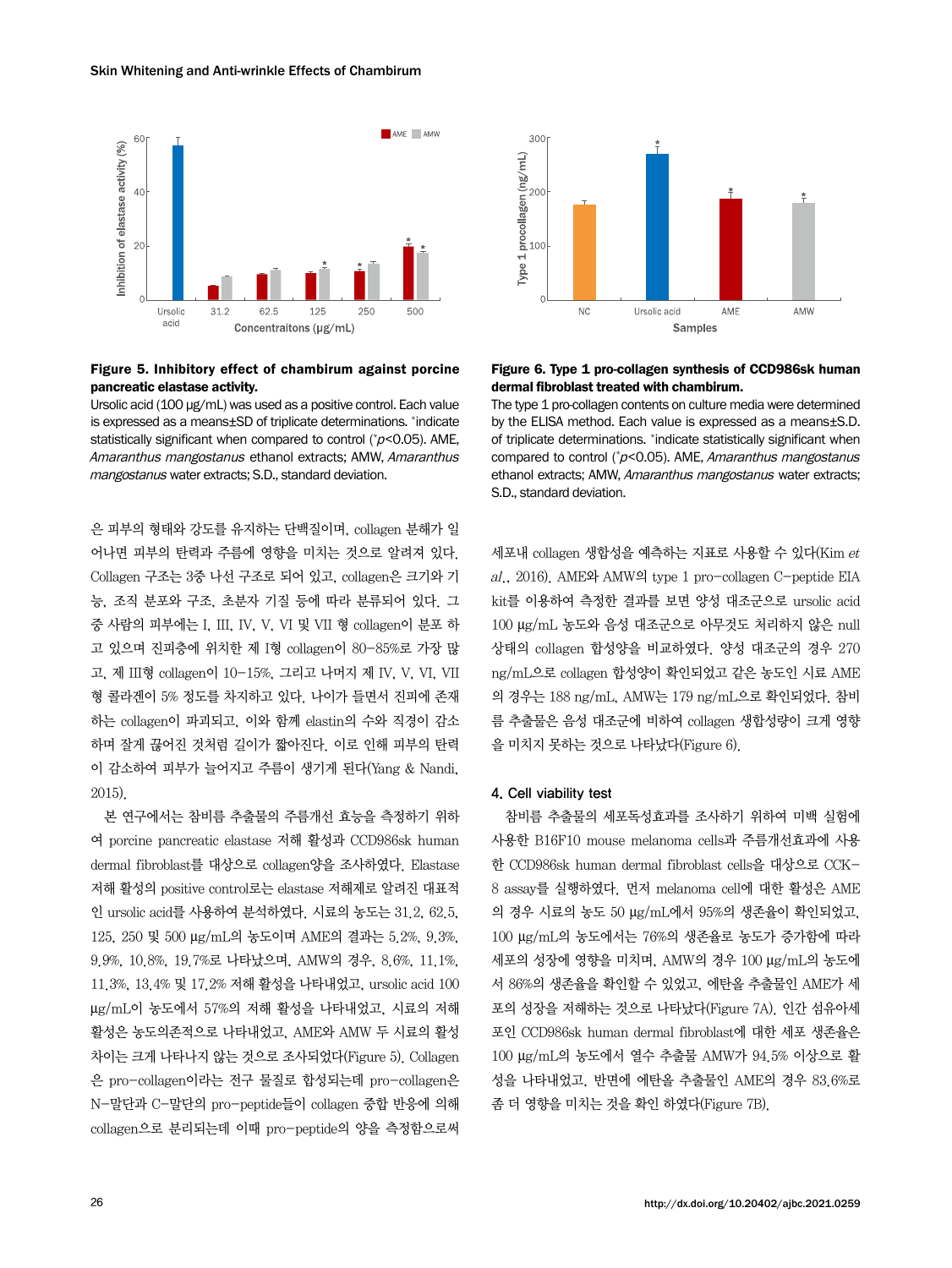



Figure 7. Effect of chambirum on cell viability in (A) B16F10 mouse melanoma cell and (B) CCD-986sk human dermal fibroblast cell. Cell were treated with various concentration of the chambirum in a 96 well plate for 24 h, cell viability was determined by CCK-8 assay. Each value is expressed as a means±S.D. of triplicate determinations. \*indicate statistically significant when compared to control (\*p<0.05). AME, *Amaranthus mangostanus* ethanol extracts; AMW, *Amaranthus mangostanus w*ater extracts; S.D., standard deviation.

# **Conclusion**

본 연구에서는 식용(나물용)으로 사용되어 온 참비름(Amaranthus mangostanus)을 대상으로 열수 추출물(AMW)와 에탄올 추출물 (AME)의 항산화 활성, 미백 및 주름개선 효과를 조사하여 화장 품소재로서의 가능성을 확인하였다. 미백 효과로는 mushroom tyrosianase 저해 활성과 melanin 생합성, 주름 개선효과로는 porcine pancreatic elastase 저해 활성과 collagen 생합성양을 측정 하였고, 두 활성에 사용된 mouse melanoma cells과 human dermal fibroblast cells을 대상으로 세포 생존율을 조사하였다.

DPPH 방법으로 조사한 항산화 활성은 시료의 농도 500 μg/mL 의 농도에서 AME (49%), AMW (56%)의 radical 소거 활성을 나타 내었고, SOD-like activity를 측정한 결과, 시료의 농도는 동일하 게 500 μg/mL에서 AME (67%), AMW (57%)의 활성을 나타내었 다. 미백활성으로는 L-tyrosine을 기질로 사용한 tyrosinase 저해 활 성은 AME (25.9%), AMW (23.4%)로 나타내었고 L-DOPA의 경우 AME (17.8%), AMW (18.5%)의 높은 미백효과를 확인 할 수 있었다. B16F10 mouse melanoma cells을 대상으로 melanin양을 측정한 결 과, AME (25.5%), AMW (24%)의 melanin 감소율을 나타내었다.

주름개선 효능으로는, 시료의 농도, 500 μg/mL에서 elastase 저해 활성은 AME (19.7%), AMW (17.2%)로 조사되었고, type I procollagen의 collagen 양은 미미한 것으로 나타내었다. B16F10 mouse melanoma cells에 대한 세포 독성은 시료의 농도 100 μg/mL 에서 AME (76%), AMW (86%)의 세포 생존율을 보여주었고, 에탄올 추출물인 AME가 76%로 열수 추출물보다 낮은 생존율을 확인할 수 있었고, 이러한 결과는 세포생존율이 추출 용매에 의한 영향인지 혹 은 세포 독성에 의한 cell population의 저하로 인해 발생하는지 심도 있는 연구가 필요할 것으로 생각된다. CCD-986sk fibroblast cells에 대한 세포독성 결과는 시료의 농도 100 μg/mL에서 AME (94.5%),

AMW (83.6%)의 생존율을 확인할 수 있었다. 위의 결과를 바탕으로 참비름 추출물은 항산화 및 미백 활성에 탁월한 효능을 보여주었고, 화장품 소재로서의 가능성을 확인할 수 있었다.

#### Author's contribution

IHK did research design, performed experiments, data collection and analysis, and wrote overall papers. JHL oversaw the project and contributed to all aspects of analysis and experimental design.

#### Author details

In Hae Kim (Professor), Department of Pharmaceutical Engineering, College of Medical & Life Science, Silla University, 140 Baegyang-daero, Sasang-gu, Busan 46958, Korea; Jae Hwa Lee (Professor), Department of Pharmaceutical Engineering, College of Medical & Life Science, Silla University, 140 Baegyang-daero, Sasang-gu, Busan 46958, Korea.

# **References**

Ashok Kumar BS, Lakshman K, Nandeesh R, Arun Kumar PA, Manoj B, Kumar V, Sheshadri Shekar D. In vitro alphaamylase inhibition and in vivo antioxidant potential of Amaranthus spinosus in alloxan-induced oxidative stress in diabetic rats. Saudi Journal of Biological Sciences, 8: 1-5, 2011.

Bieth J, Spiess B, Wermuth CG. The synthesis and analytical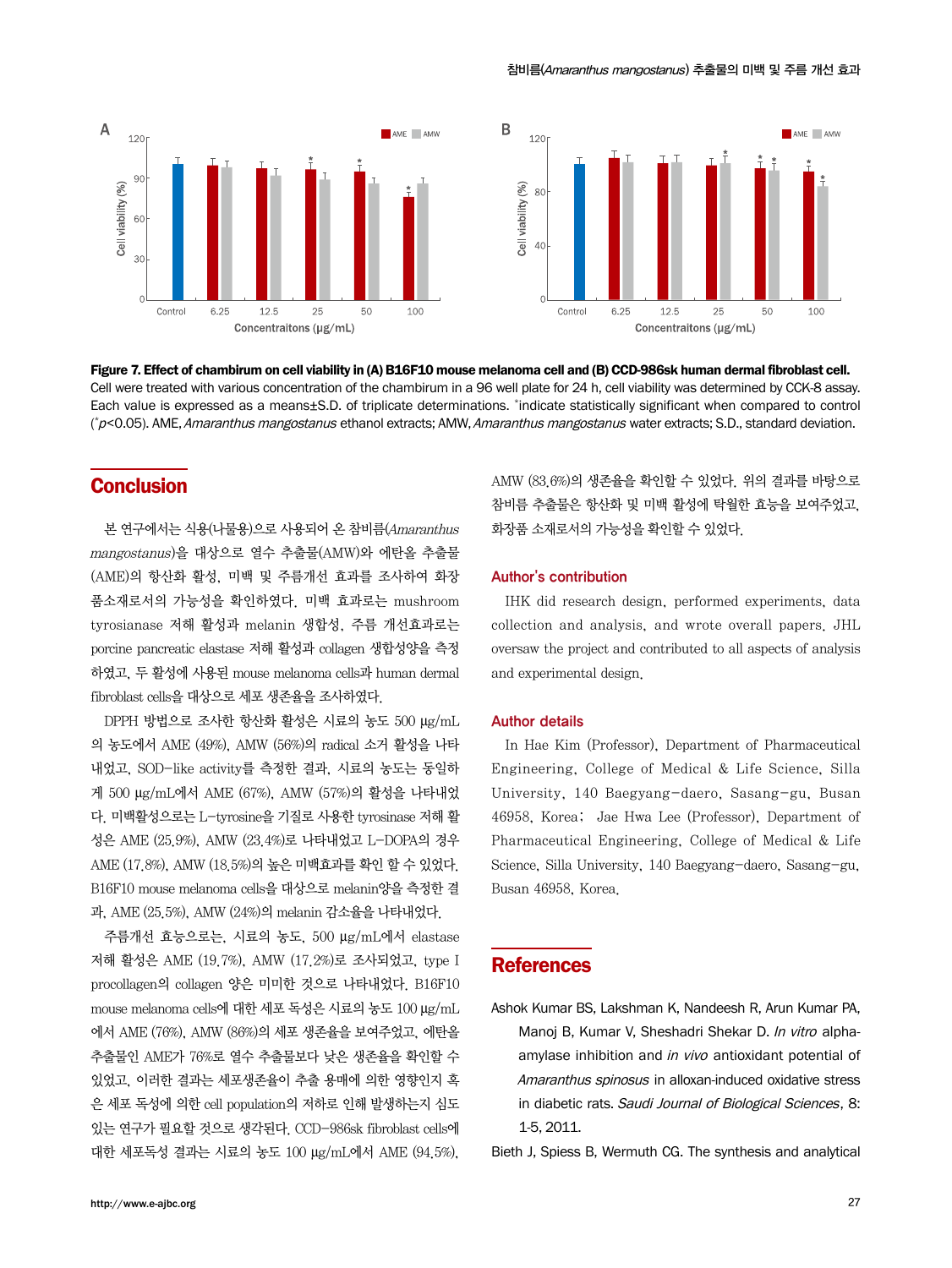use of a high sensitive and convenient substrate of elastase. Biochemical Medicine, 11: 350-357, 1974.

- Cho KJ, Yi SI, Kim YT, Hwang YS. Purification and characterization of antiviral protein (AAP29) from the leaves of Amaranthu mangostanus. Applied Biological Chemistry, 38: 528-533, 1995.
- Choi SY. Emerging technology: development of skin depigmenting materials using food. Bulletin of Food Technology, 25: 150-153, 2012.
- Fan Y, Choi TH, Chung JH, Jeon YK, Kim S. Hyaluronic acidcross-linked filler stimulates collagen type 1 and elastic fiber synthesis in skin through the TGF-β/Smad signaling pathway in a nude mouse model. Journal of Plastic, Reconstructive & Aesthetic Surgery, 72: 1355-1362, 2019.
- Fasuyi AO. Bio-nutritional evaluations of three tropical leaf vegetables (Telfairia occidentalis, Amaranthus cruentus and Talinum triangulare) as sole dietary protein sources in rat assay. Food Chemistry, 103: 757-765, 2007.
- Grajeta H. Effect of amaranth and oat bran on blood serum and liver lipids in rats depending on the kind of dietary fats. Nahrung, 43: 114-117, 1999.
- Han J, Sung J, Kim DJ, Jeong HS, Lee J. Inhibitory effect of methanol extract and its fractions from grape seeds on mushroom tyrosinase. Journal of Korean Society of Food Science and Nutrition, 37: 1679-1683, 2008.
- Hearing VJ, Ekel TM. Mammalian tyrosinase. A comparison of tyrosine hydroxylation and melanin formation. The Biochemical Journal, 157: 549-557, 1976.
- Hearing VJ, Jiménez M. Mammalian tyrosinase: the critical regulatory control point in melanocyte pigmentation. International Journal of Biochemistry, 19: 1141-1147, 1987.
- Holmberg D. The effect of amaranth treatment on some kidney and liver enzymes in the rat. Toxicology and Applied Pharmacology, 46: 257-260, 1978.
- Hosoi J, Abe E, Suda T, Kuroki T. Regulation of melanin synthesis of B16 mouse melanoma cells by 1 alpha, 25-dihydroxyvitamin D3 and retinoic acid. Cancer Research, 45: 1474-1478, 1985.
- Jia Y, Yang M, Park IS. Antioxidative activities and inhibition effects on tyrosinase and elastase by water extracts of Allium sp. The Korean Journal of Food and Nutrition, 28: 247-252, 2015.
- Kwak JH, Kim YH, Chang HR, Park CW, Han YH. Inhibitory effect of gardenia fruit extract on tyrosinase activity and melanogenesis. KSBB Journal, 19: 437-440, 2004.
- Kim HK, Kim MJ, Cho HY, Kim EK, Shin DH. Antioxidative antidiabetic effects of amaranth (Amarnthus esculantus) in streptozotocin-induced diabetic rats. Cell Biochemistry and Function, 24: 195-199, 2006.
- Kim JW, Ahn JM, Kwon OJ, Kim SH. β-Glucan contents and antiwrinkling effects of brown rice Phellinus linteus mycelium extracts fermented with Lactobacillus plantarum. Asian Journal of Beauty and Cosmetology, 14: 127-137, 2016.
- Kim YJ. Inhibition effect of *Cnidium officinale* Makino extracts on MMP1 expression in human dermal fibroblasts. Asian Journal of Beauty and Cosmetology, 16: 131-138, 2018.
- Kim YJ, Goh YS, Cheung, Kim YS, Lee HS. Whitening and moisturizing effects of hydrolyzed swiftlet nest extracts. Asian Journal of Beauty and Cosmetology, 19: 639-649, 2021.
- Lam LK, Zhang J, Hasegawa S. Citrus limonoid reduction of chemically induced tumorigenesis. Food Technology, 48: 104-108, 1994.
- Lee BJ. Functional cosmetics market trend. Korean Industrial Chemistry News, 20: 46-47, 2017.
- Lee JY, Yu MR, An BJ. Comparison of biological activity between Nelumbo nucifera G. extracts and cosmetics adding Nelumbo nucifera G. Journal of Life Sciences, 20: 1241- 1248, 2010.
- Lee KS, Shin E, Cho E, Im WK, Jeon SH, Kim Y, Park D, Fréchet M, Chajara H, Jung E. nc886, a non-coding RNA, inhibits UVB-induced MMP-9 and COX-2 expression via the PKR pathway in human keratinocytes. Biochemical and Biophysical Research Communications, 512: 647-652, 2019.
- Malherbe C J, Willenburg E, de Beer D, Bonnet SL, van der Westhuizen JH, Joubert E. Iriflophenone-3-C-glucoside from Cyclopia genistoides: isolation and quantitative comparison of antioxidant capacity with mangiferin and isomangiferin using on-line HPLC antioxidant assays. Journal of Chromatography B Analytical Technologies in the Biomedical and Life Sciences, 951-952: 164-171, 2014.
- Marklund S, Marklund G. Involvement of superoxide amino radical in the oxidation of pyrogallol and a convenient assay for superoxide dismutase. European Journal of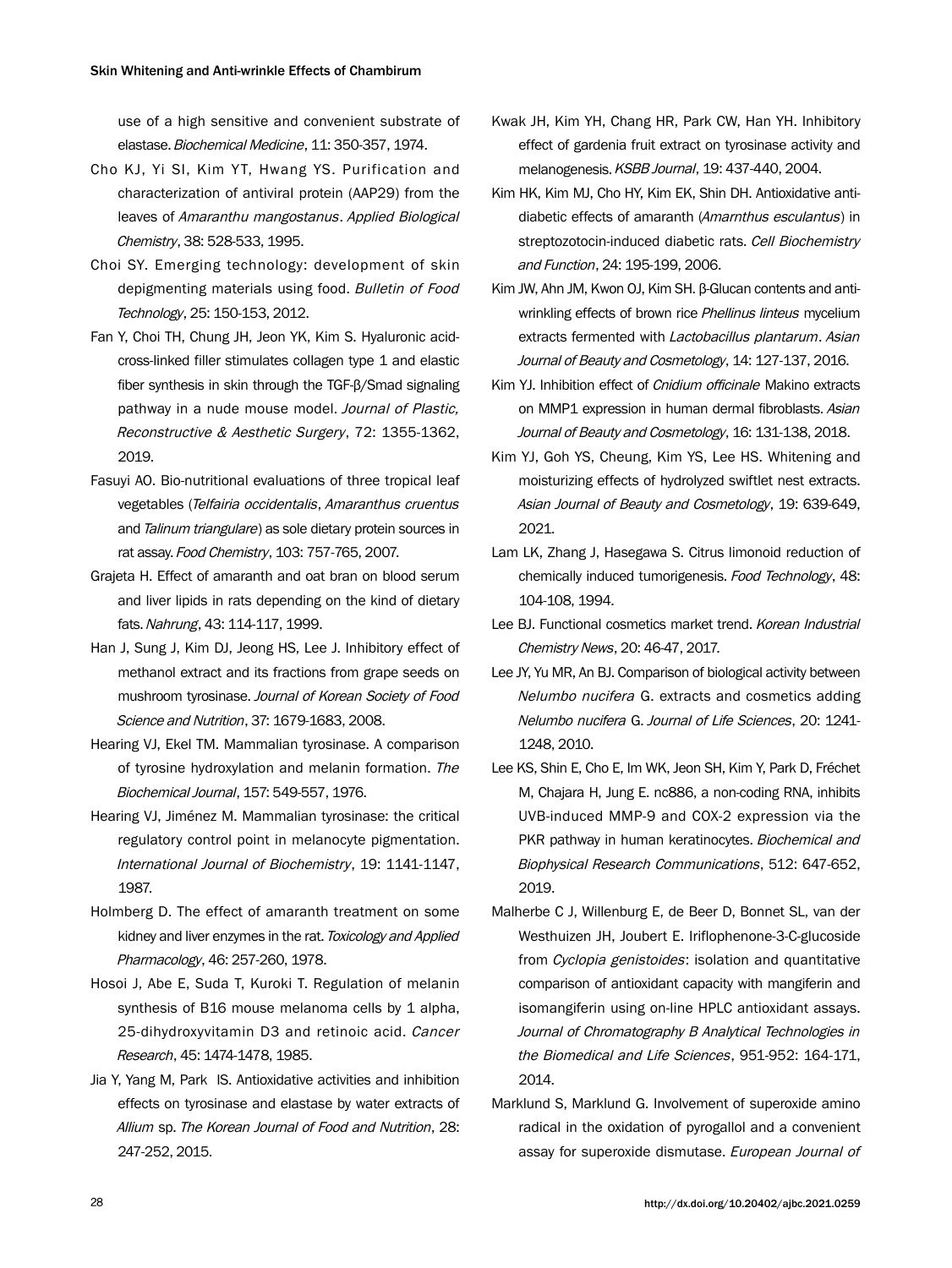Biochemistry, 47: 469-474, 1974.

- Oh YS, Lee SH. Isolation and identification of antimicrobial compound from Amarantus lividus. Microbiology and Biotechnology Letters, 33: 123-129, 2005.
- Pacifico S, D'Abrosca B, Golino A, Mastellone C, Piccolella S, Fiorentino A, Monaco P. Antioxidant evaluation of polyhydroxylated nerolidols from redroot pigweed (Amaranthus retroflexus) leaves. Food Science and Technology Letters, 41: 1665-1671, 2008.
- Park EK, Ahn SR, Kim DH, Lee EW, Kwon HJ, Kim BW, Kim TH. Effects of unripe apple polyphenols on the expression of matrix metalloproteinase-1 and type-1 procollagen in ultraviolet irradiated human skin fibroblasts. Journal of the Korean Society for Applied Biological Chemistry, 57: 449- 455, 2014.
- Plate AYA, Arêas JAG. Cholesterol-lowering effect of extruded amaranth (Amaranthus caudatus L.) in hypercholesterolemic rabbits. Food Chemistry, 76: 1-6, 2002.
- Sangameswaran B, Jayakar B. Anti-diabetic, antihyperlipidemic and spermatogenic effects of Amaranthus spinosus Linn

on streptozotocin-induced diabetic rats. Journal of Natural Medicines, 62: 79-82, 2008.

- Sephel GC, Davidson JM. Elastin production in human skin fibroblast cultures and its decline with age. Journal of Investigative Dermatology, 86: 279-285, 1986.
- Sharma OP, Bhat TK. DPPH antioxidant assay revisited. Food Chemistry, 113: 1202-1205.
- Sugumaran M. Comparative biochemistry of eumelanogenesis and the protective roles of phenoloxidase and melanin in insects. Pigment Cell Research, 15: 2-9, 2002.
- Tsuji N, Moriwaki S, Suzuki Y, Takema Y, Imokawa G. The role of elastases secreted by fibroblasts in wrinkle formation: implication through selective inhibition of elastase activity. Photochemistry Photobiology, 74: 283–290, 2001.
- Videira IFS, Moura DFL, Magina S. Mechanisms regulating melanogenesis. Anais Brassileiros de Dermatologia, 88: 76-83, 2013.
- Yang J, Nandi S. Growth of cultured cells using collagen as substrate. International Review of Cytology, 81: 249-286, 1983.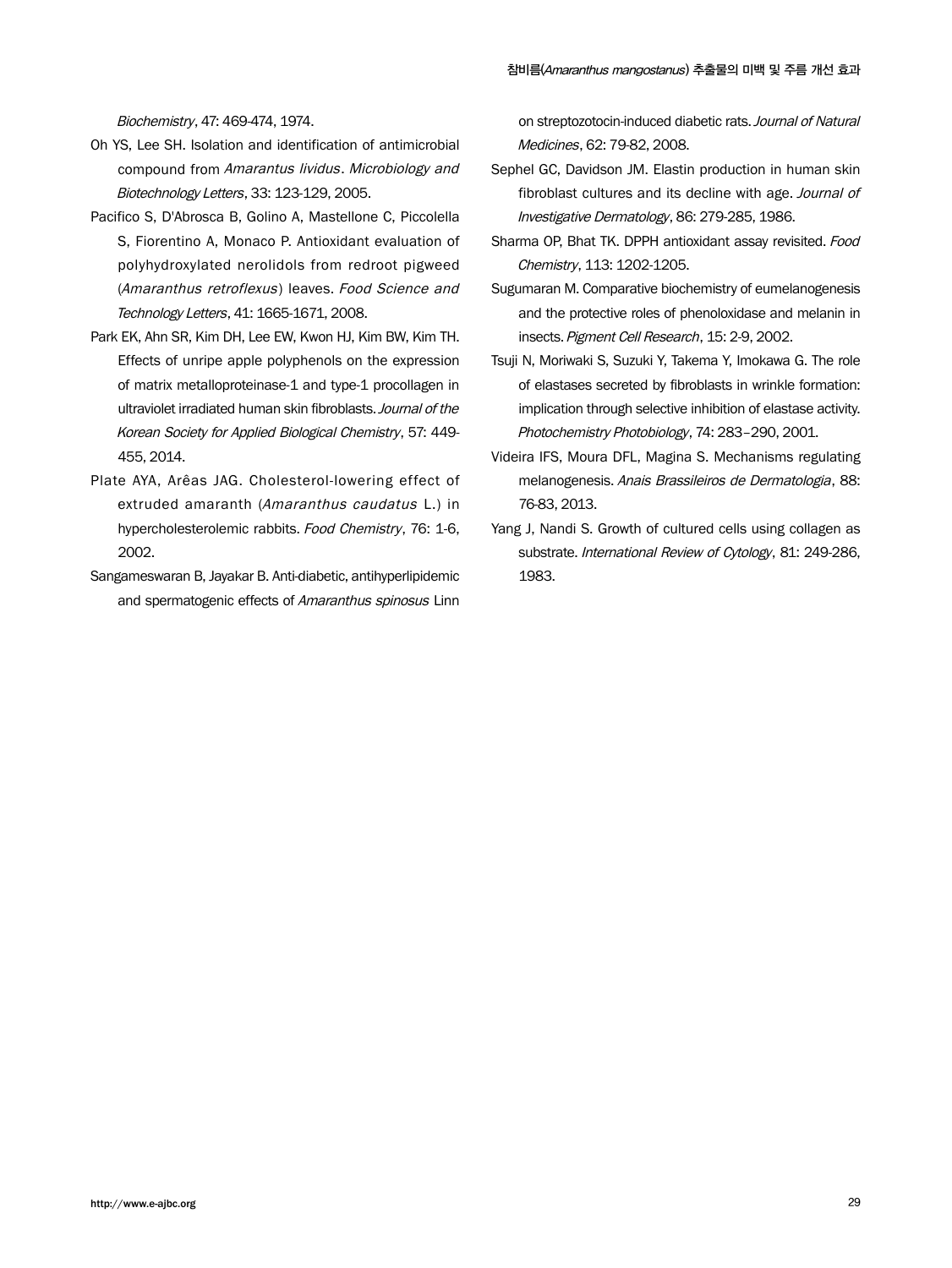### 국문초록

# 참비름(Amaranthus mangostanus) 추출물의 미백 및 주름 개선 효과

김인혜, 이재화\* 신라대학교 제약공학과, 부산, 한국

목적: 나물로만 사용되는 참비름(Amaranthus mangostanus) 추출물을 대상으로 화장품 소재적 특성을 조사하기 위하여 항산화 효과, 미백 활성 및 주름개선 효능을 진행하였다. 방법: 항산화 활성으로는 1,1-diphenyl-2-picrylhydrazyl (DPPH)와 superoxide dismutase (SOD)-like activity, 미백활성으로는 tyrosinase 저해 활성과 melanin 함량을 조사하였고, 주름개선 효능으로는 elastase 저해 활성과 type 1 pro-collagen을 측정하였다. B16F10 mouse melanoma cells과 CCD986sk human dermal fibroblast cells을 대 상으로 세포 생존력을 측정하였다. 결과: DPPH 방법으로 조사한 항산화 활성은 시료의 농도 500 μg/mL의 농도에서 Amaranthus mangostanus ethanol extracts (AME) (49%), Amaranthus mangostanus water extracts (AMW) (56%)의 radical 소거 활성을 나타 내었고, SOD-like activity를 측정한 결과, 시료의 농도는 동일하게 500 μg/mL에서 AME (67%), AMW (57%)의 활성을 나타내었다. 미백활성으로는 L-tyrosine을 기질로 사용한 tyrosinase 저해 활성은 AME (25.9%), AMW (23.4%)로 나타내었고 L-DOPA의 경 우 AME (17.8%), AMW (18.5%)의 높은 미백효과를 확인 할 수 있었다. B16F10 mouse melanoma cell line을 대상으로 melanin양 을 측정한 결과, AME (25.5%), AMW (24.0%)의 melanin 감소율을 나타내었다. 주름개선 효능으로는, 시료의 농도, 500 μg/mL에 서 elastase 저해 활성은 AME (19.7%), AMW (17.2%)로 조사되었고, type I procollagen의 collagen 양은 미미한 것으로 나타내었다. B16F10 mouse melanoma cells에 대한 세포 독성은 시료의 농도 100 μg/mL에서 AME (76%), AMW (86%)의 세포 생존율을 나타 내었고, CCD-986sk fibroblast cells에 대한 세포독성 결과는 시료의 농도 100 μg/mL에서 AME (94.5%), AMW (83.6%)의 생존율 을 확인할 수 있었다. 결론: 참비름 추출물은 항산화 및 미백 활성에 탁월한 효능을 보여주었고, 천연물 유래의 화장품 소재로서의 가능성과 항노화 산업의 잠재적인 소재로서의 가치를 확인할 수 있었다.

핵심어: Amaranthus mangostanus, 항주름, 화장품, 참비름, 미백

#### 참고문헌

- 곽정훈, 김용해, 장해룡, 박철우, 한영환. 치자 열매 추출물의 Tyrosinase 효소활성 저해 및 Melanogenesis 억제 효과. KSBB Journal, 19: 437-440, 2004.
- 김재원, 안정모, 권오준, 김선희. 유산균 발효한 현미상황버섯균사체 추출물의 β-Glucan 함량 및 주름개선 효과. 아시안뷰티화 장품학술지, 14: 127-137, 2016.
- 김영주. 인간진피섬유아세포에서 천궁추출물의 MMP1 발현 조절 기전. 아시안뷰티화장품학술지, 16: 131-138, 2018.
- 김윤정, 고예솔, 청와이팅, 김영삼, 이현상. 하이드롤라이즈금사연둥지추출물의 미백 및 보습 효과. 아시안뷰티화장품학술지, 19: 639-649, 2021.
- 이승인, 김영태, 황영수, 조강진. 참비름(Amaranthus mangostanus)에서 항바이러스성 단백질(AAP29)의 분리 및 특성. *한국응용생* 명화학회지, 36: 528-533, 1995.
- 이진영, 유미라, 안봉전. 백련(Nelumbo nucifera G.) 추출물 및 화장품에 첨가 시 생리활성 비교. 생명과학회지, 20: 1241-1248, 2010. 오영숙, 이신호, 참비름 추출물에서 항균성 물질의 분리 및 동정, *한국미생물•생명공학회지*, 33: 123-129, 2005.
- 한지영, 성지혜, 김대중, 정헌상, 이준수, 포도씨 추출물과 분획물의 Tyrosinase 저해활성, *한국식품영양과학회지,* 37: 1679–1683, 2008. 최상윤. 신기술 신소재: 식품을 이용한 피부미백제의 개발. 식품기술, 25: 150-153, 2012.
- 찌아위엔, 양밍, 박인식. Allium 속 식물 물 추출물의 항산화 활성과 Tyrosinase 및 Elastase 저해 효과. 한국식품영양과학회지, 28: 247-252, 2013.